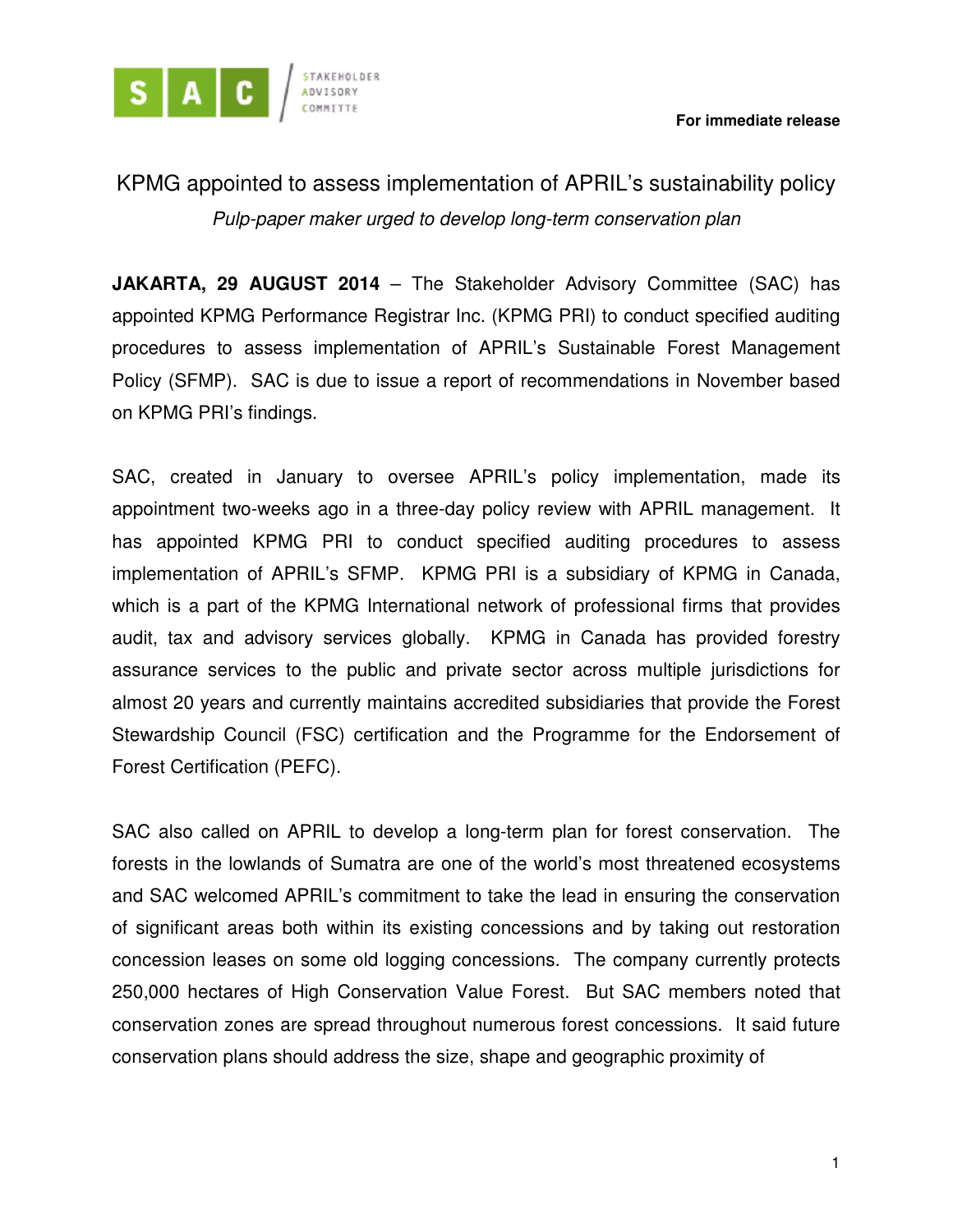

protected areas. It's believed that larger, contiguous areas are best suited to sustaining biodiversity.

"APRIL has a big opportunity to protect large landscape areas by addressing global conservation priorities," said SAC Chairman Joe Lawson. "But processes need to be strengthened in line with a long-term plan for forest conservation."

APRIL manages forest plantations that provide wood for its pulp and paper mill in Indonesia. Comprising of forest and social development experts, SAC noted that APRIL relies on a High Conservation Value (HCV) process to identify areas within forest concessions to be protected. SAC acknowledged the company's successful implementation of "ring concept" in which plantations are designed around conservation zones to buffer protected forest against encroachment and fire.

SAC also noted concerns expressed by WWF Indonesia and other local NGOs over the compliance of SFMP implementation, in particular the encroachment of HCV areas in Sumatra. SAC discussed the issues and urged APRIL Management to apply more rigorous spatial monitoring and ground-truthing, including in Sumatra's Kampar Peninsula and Pulau Padang.

SAC asked APRIL for process improvements to achieve biodiversity gains in Sumatra's Riau Province where APRIL operates. Among the recommendations:

- Use the global HCV Resource Network to provide expert review of HCV forest assessments conducted for new APRIL wood suppliers;
- Ensure that programs are in place to prevent forest development while HCV reviews are underway;
- Support the improvement of the HCV process in Indonesia through programs such as training expert reviewers;
- Take the lead in collaborating with government, communities and industry on fire prevention measures.